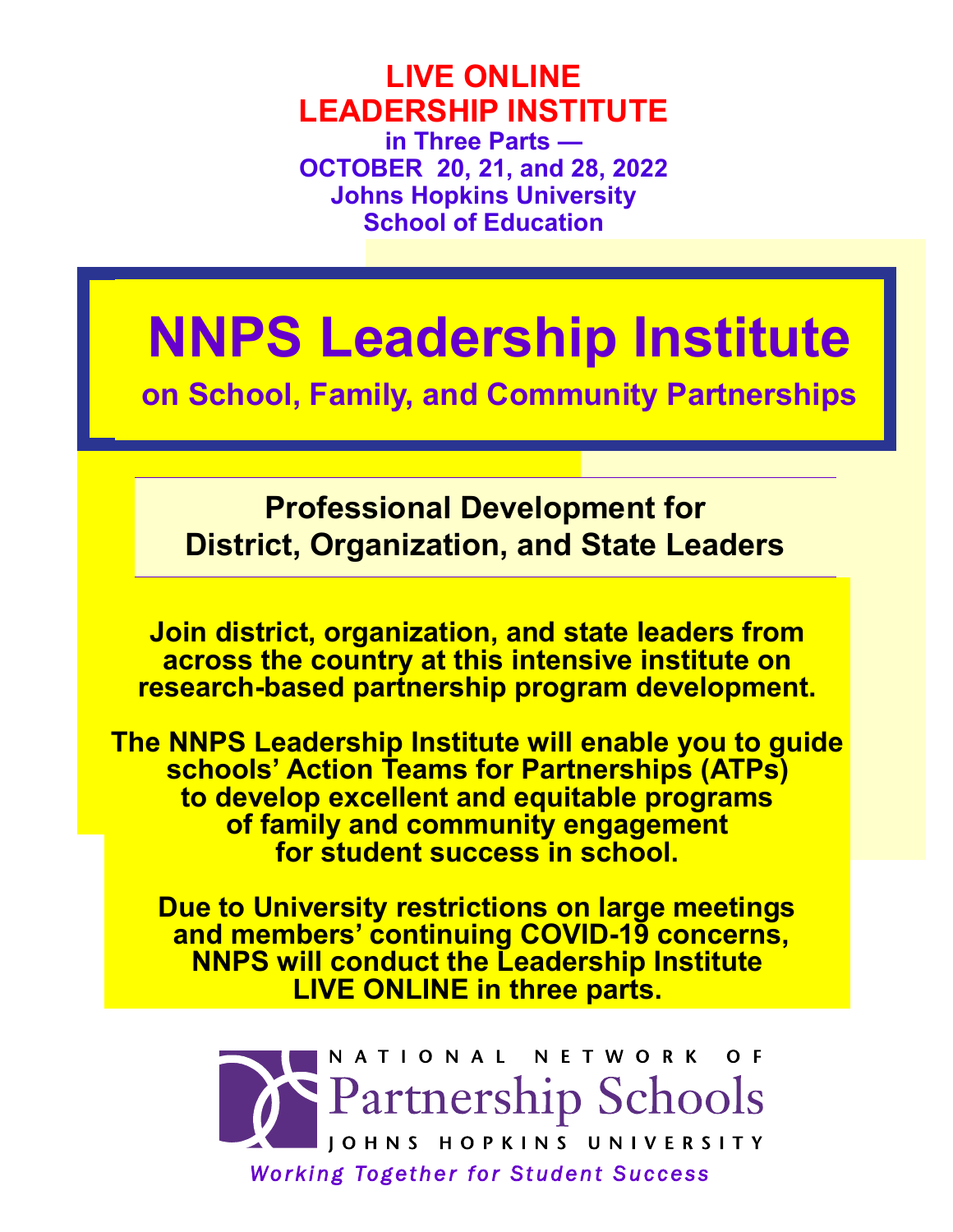## **National Network of Partnership Schools (NNPS) Leadership Institute ON-LINE October 20, 21, and 28, 2022**

**NNPS professional development for effective and equitable programs of school, family, and community partnerships is based on more than four decades of research and fieldwork with districts and schools of all sizes in diverse communities urban, suburban, and rural. The Institute prepares district, organization, and state leaders to conduct research-based workshops and guide all schools preschools, elementary, middle, and high schools — to implement and continually improve goal-linked programs of family and community engagement.** 

**Leaders learn NNPS approaches that help school-based Action Teams for Partnerships (ATPs) engage all families in ways that contribute to students' success in school.** 

**When: The LIVE ONLINE Institute will be conducted October 20, 21, and 28. (2 - 5 p.m. EDT). The Institute will provide the same training as the face-to-face Institute in Baltimore.**

**Where: ONLINE. Where YOU are.**

**REGISTER NOW: Registration includes live online professional development sessions, all workshop materials, activities, and follow-up professional development letters and certificates.** 

- **Registration must be accompanied with payment by Purchase Order or Credit Card (Visa, MasterCard, or Discover).**
- **Make Purchase Order payable to: JOHNS HOPKINS UNIVERSITY—NNPS A copy of the purchase order must be sent with the registration form.**
- **A confirmation letter will be e-mailed upon receipt of registration.**

**Deadline for registration is Wednesday, October 12, 2022.** 

**Registration Fees REDUCED for LIVE ONLINE Leadership Institute.**

**NNPS Members: \$400** 

**Non-Members: \$500** 

 **Or, JOIN NNPS at [www.partnershipschools.org](http://www.partnershipschools.org) and register at the member price.** 

**Refunds. A full refund will be made for cancellations up to Friday, October 14, 2022. NO REFUNDS after this date.** 

**Questions? Contact Rachel Chappell, NNPS Coordinator, nnps@jhu.edu or 410-516-2318.**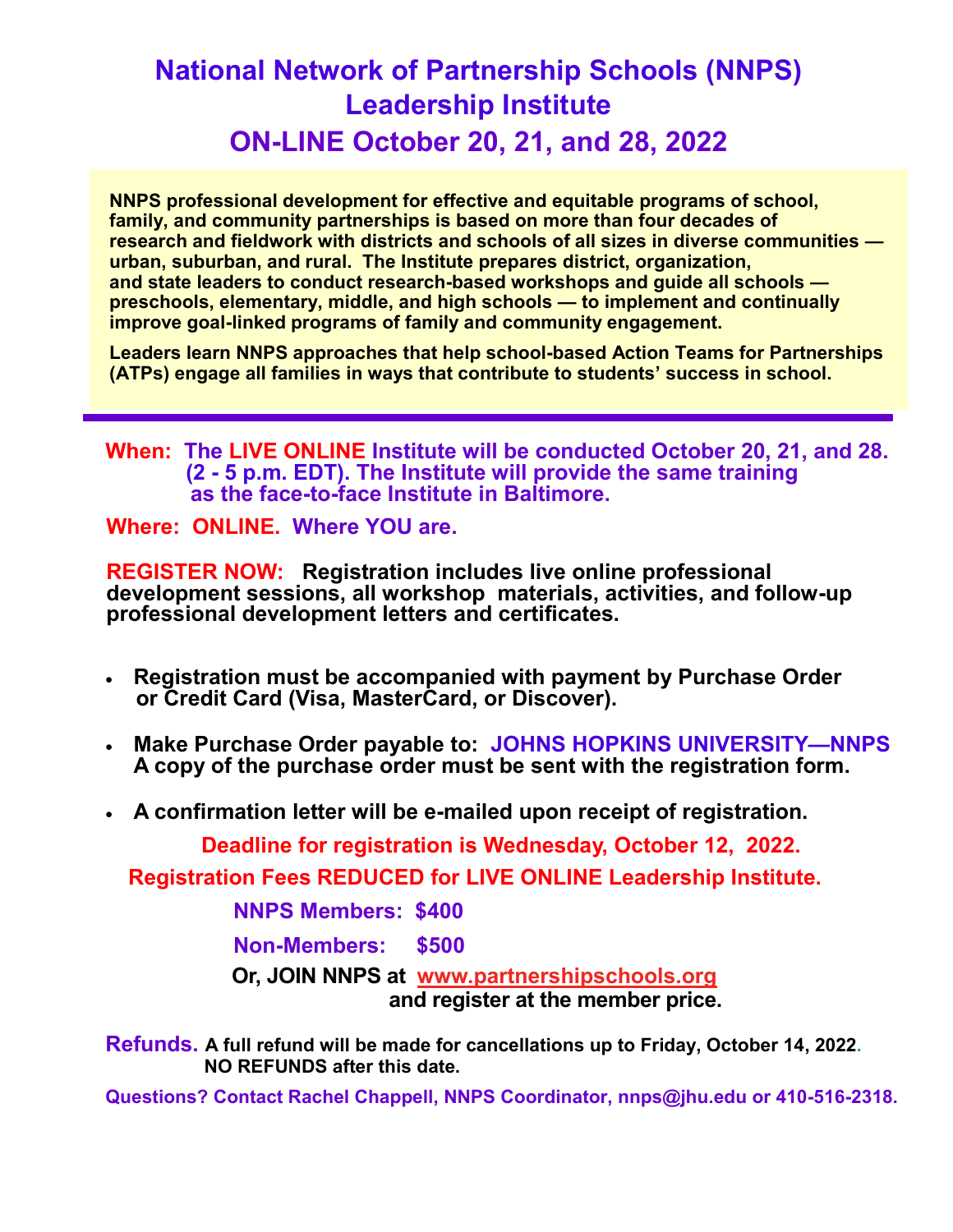### **Master the Model**

**YOU will be able to conduct the NNPS One-Day Team-Training Workshop for YOUR schools' Action Teams for Partnerships (ATPs).**

#### **Part I: School Program Basics**

- **1. Introductions, Competency Checklist**
- **2. Know the Basics: Use the Framework of Six Types of Involvement and Solve Challenges to Engage ALL Families ZOOM-ROOM ACTIVITY—Jumping Hurdles**
- **3. Reach Results for Student Success ZOOM-ROOM ACTIVITY—Goal-Linked Engagement**

#### **Q and A**

#### **Part II: School Teams and School Plans**

- **4. Guide Schools to Organize an Action Team for Partnerships (ATP) GROUP ACTIVITY—Well-Functioning School Teams**
- **5. One-Year Action Plan for Partnerships How will YOU know if YOUR ATPs write good plans? ZOOM-ROOM ACTIVITY—Let's Try It: Write and Critique a School Plan for Partnerships**
- **6. NNPS Benefits and Services that YOU May Use**

**Q and A**

### **Leadership and Facilitation**

#### **Part III: YOUR Role as Expert Leader for Partnerships in the 22-23 School Year and Beyond**

- **7. "Leadership Ladder" of Responsibilities of District, Organization, and State Leaders for Partnerships ZOOM-ROOM ACTIVITY—Think BIG: How Will You START and SCALE UP Your Program?**
- **8. Leadership & Facilitation Strategies for Districts, States, and Organizations ZOOM-ROOM ACTIVITY—Lead and Succeed on Partnerships: What Do Facilitators Do?**
- **9. NNPS Research Spotlight: New Studies of Effective Leadership for School, Family, and Community Partnership Programs**
- **10. Draft YOUR Leadership Plan for Partnerships for the 22-23 School Year and Beyond Activity—YOUR Plan for Leadership and Facilitation**

#### **Q and A**

#### **Institute Evaluation**

**Next Steps: Complete YOUR Leadership Plan for Partnerships for the 22-23 School Year (+) (As part of the Leadership Institute, you may**

 **request an individual NNPS** *Zoom meeting*  **to help you to complete your plan.)** 

## **Who Should Attend?**

**The NNPS Leadership Institute is designed for District and Organization Leaders for Partnerships who will guide their schools to strengthen and continually improve their programs of family and community engagement.** 

NNPS defines a **Facilitator for Partnerships** as a specialist who assists school-based Action Teams for Partnerships (ATPs) to plan, implement, and evaluate their programs of family and community engagement. Leaders help all schools work well with their own students' families,.

**The Leadership Institute also prepares state and regional leaders for partnerships to guide district leaders for partnerships to work with their own schools' ATPs on goal-linked programs of family and community engagement for student success.** 

#### **By completing this institute, YOU will be able to:**

- **Describe the NNPS model and conduct an NNPS One-Day Team Training Workshop for your schools' Action Teams for Partnerships.**
- **Guide schools to write goal-linked One-Year Action Plans for Partnerships.**
- **Describe the roles and responsibilities of Leaders for Partnerships**.
- **Select strategies for effective facilitation and leadership for partnerships through the year.**
- **Write a Leadership Plan for Partnerships to show your work and to increase collegial support for partnerships.**

#### **Professional Development**

**A letter for 16 hours of professional development will be issued to registrants who complete the full institute (Parts 1 , 2, and 3).** 

**A certificate will be issued to registrants who complete Parts 1 and 2 to verify the leader's skills to conduct the NNPS One-Day Team Training Workshop for school Action Teams for Partnerships.**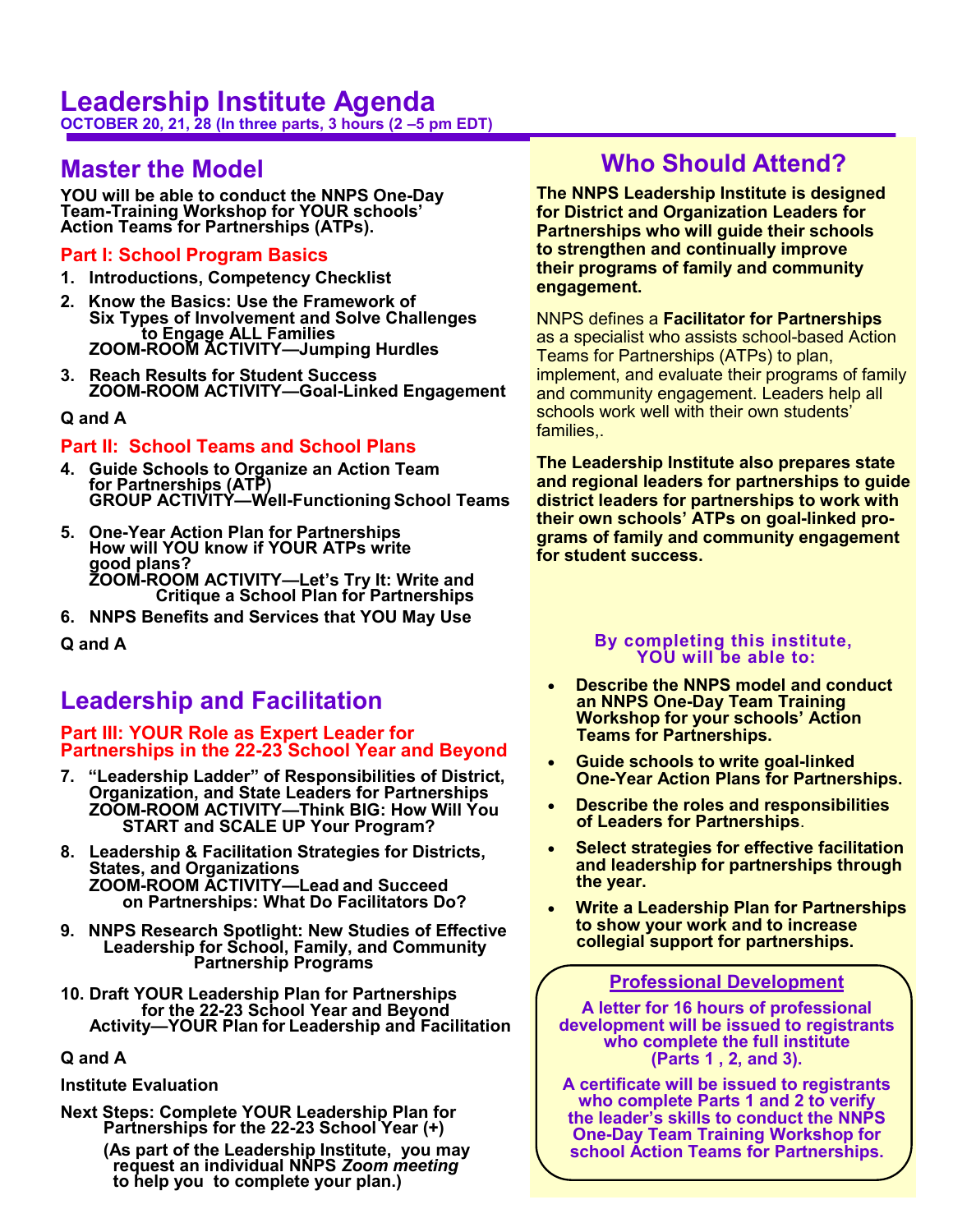**What will you need to attend and complete this Institute?** 

**ZOOM LINK (FREE) and comfortable work space. You will receive copies of all activities ahead of time to complete during the Institute. A few activities will be returned to NNPS to record your completion of the Institute.** 

 **Have handy a list of the goals for family and community engagement in your district, organization, or state.** 

## **National Network of Partnership Schools (NNPS)**

The **National Network of Partnership Schools** (NNPS) at Johns Hopkins University founded in the 1996 school year by Dr. Joyce Epstein and her colleagues—provides professional development to strengthen leadership for excellent, equitable, and sustainable programs of family and community engagement to increase student success in school. Currently, NNPS includes active members in over 500 schools, districts, organizations, and state departments of education across the country, with some partners in other nations.

**School members** of NNPS use the research-based *Framework of Six Types* of school, family, and community partnerships, an Action Team for Partnerships (ATP), goal-linked engagement activities, and evaluation strategies to organize, implement, and continually improve plans, programs, and practices of family and community engagement. School ATPs of parents, educators, and community partners select involvement activities that create a welcoming school climate for all partners in education, and that are linked to goals for student success in their own *School Improvement Plans*. These include partnership practices to increase academic achievement in reading, math, science, and other subjects; and to improve behavioral outcomes such as attendance, attitudes toward school, health, and postsecondary plans.

**District, organization, and state members** of NNPS conduct leadership activities to organize and customize their work and guide school-based partnership programs. Using the NNPS approach of a "leadership ladder," leaders at the state, regional, and district levels distribute responsibilities to help each schools in a district to organize an ATP to engage all families and community partners in ways that support all students' learning and development at all grade levels.

> **Visit [www.partnershipschools.org](http://www.partnershipschools.org) for more information on NNPS!**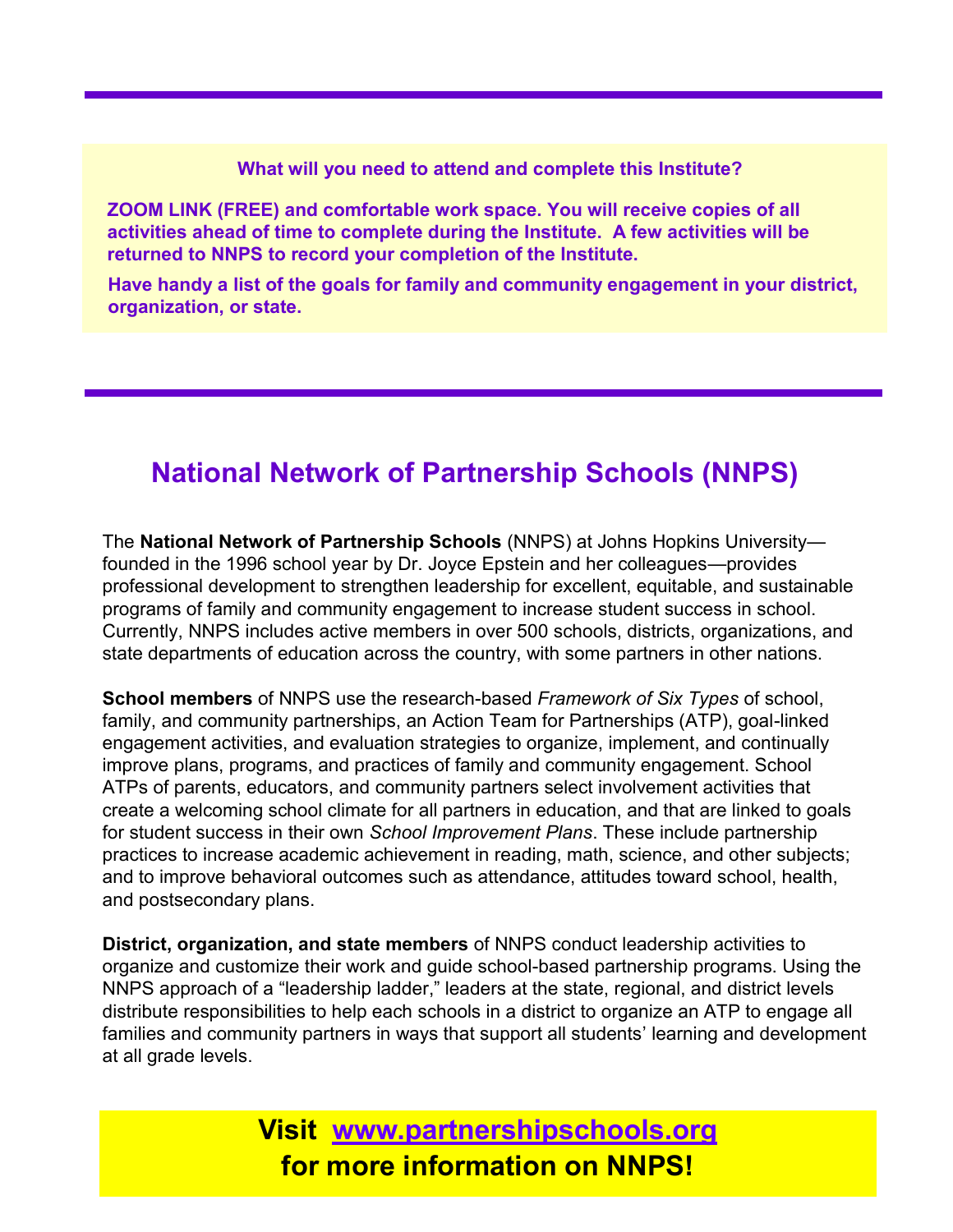## **Registration Form**

|                                                          | <b>NNPS Leadership Institute—LIVE ONLINE</b><br>October 20, 21, and 28, 2022 (2 - 5 p.m. EDT)                                                                                                                                                                                                                                                                         |                                                |                            |           |
|----------------------------------------------------------|-----------------------------------------------------------------------------------------------------------------------------------------------------------------------------------------------------------------------------------------------------------------------------------------------------------------------------------------------------------------------|------------------------------------------------|----------------------------|-----------|
| $\bullet$                                                | Each attendee must register for the Leadership Institute to receive                                                                                                                                                                                                                                                                                                   |                                                |                            |           |
|                                                          | a professional development letter and certificate from NNPS.                                                                                                                                                                                                                                                                                                          |                                                |                            |           |
| $\bullet$                                                | Registration form must be received by Wednesday, October 12, 2022.                                                                                                                                                                                                                                                                                                    |                                                |                            |           |
| Name:                                                    | <u> 1980 - John Stein, maritan basar menyebarkan banyak di sebagai banyak di sebagai banyak di sebagai banyak di</u>                                                                                                                                                                                                                                                  |                                                |                            |           |
|                                                          | District, Organization, or State Dept. of Education: Network and American Management Construction of District                                                                                                                                                                                                                                                         |                                                |                            |           |
|                                                          |                                                                                                                                                                                                                                                                                                                                                                       |                                                |                            |           |
| Phone:                                                   |                                                                                                                                                                                                                                                                                                                                                                       |                                                |                            |           |
| E-Mail:                                                  |                                                                                                                                                                                                                                                                                                                                                                       |                                                |                            |           |
|                                                          | Is your District, Organization, or State presently a member of NNPS? □ Yes                                                                                                                                                                                                                                                                                            |                                                |                            | $\Box$ No |
| Which best describes your location?                      |                                                                                                                                                                                                                                                                                                                                                                       |                                                | □ Urban □ Suburban □ Rural |           |
| Member Fee: \$400                                        | <u>and the state of the state of the state of the state of the state of the state of the state of the state of the state of the state of the state of the state of the state of the state of the state of the state of the state</u><br>(Registration fee covers all workshop materials, activities, and follow-up professional development letter and certificates.) | Non-Member Fee: \$500<br><b>Payment Method</b> |                            |           |
| $\Box$<br>$\Box$ Purchase Order #<br><b>Credit Card:</b> | Make P.O. payable to JOHNS HOPKINS UNIVERSITY- NNPS. Attach a copy of P. O. with this registration<br>□ MasterCard<br>$\Box$ Visa                                                                                                                                                                                                                                     |                                                | $\Box$ Discover            |           |
| Name on Card:                                            |                                                                                                                                                                                                                                                                                                                                                                       |                                                |                            |           |
|                                                          | NOTE: Johns Hopkins University now requires additional security for credit card payments.<br>You may pay for registration to the NNPS Leadership Institute with a credit card                                                                                                                                                                                         |                                                |                            |           |
| by calling:                                              | Rachel Chappell, NNPS Coordinator, 410-516-2318<br>Verify the Name on Card.<br>Have ready your Card Number and Expiration Date.                                                                                                                                                                                                                                       |                                                |                            |           |
|                                                          | Rachel will complete the payment electronically with you over the phone.                                                                                                                                                                                                                                                                                              |                                                |                            |           |
|                                                          | E-Mail REGISTRATION and PAYMENT by Wednesday, October 12, 2022 to:                                                                                                                                                                                                                                                                                                    |                                                |                            |           |
|                                                          | <b>Rachel Chappell, NNPS Coordinator</b>                                                                                                                                                                                                                                                                                                                              |                                                |                            |           |
| E-Mail:                                                  | nnps@jhu.edu<br><b>Or U.S. MAIL:</b> National Network of Partnership Schools (NNPS)<br><b>Johns Hopkins University,</b><br>2800 N. Charles Street, Suite 420<br>Baltimore, MD 21218                                                                                                                                                                                   |                                                |                            |           |